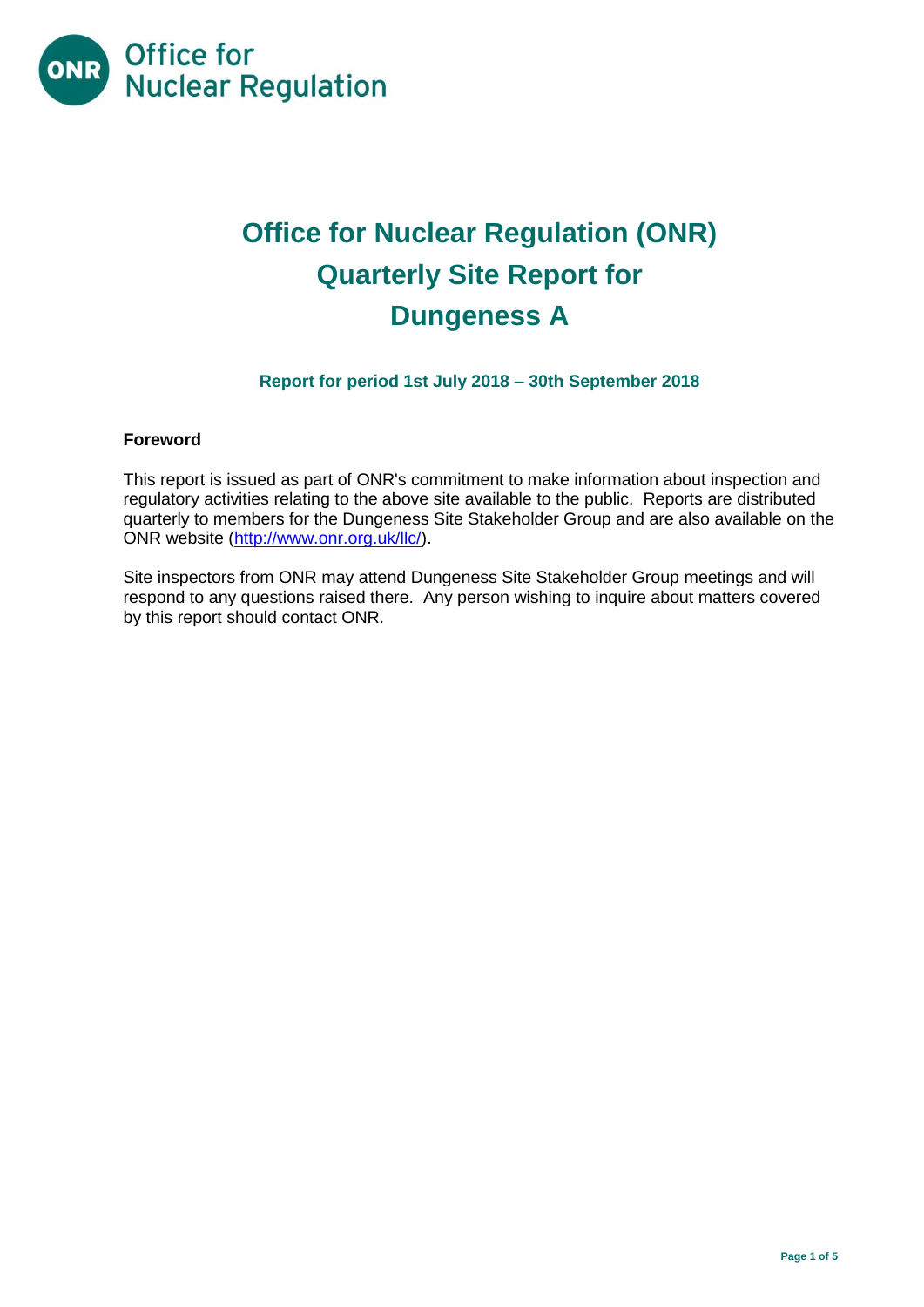# **TABLE OF CONTENTS**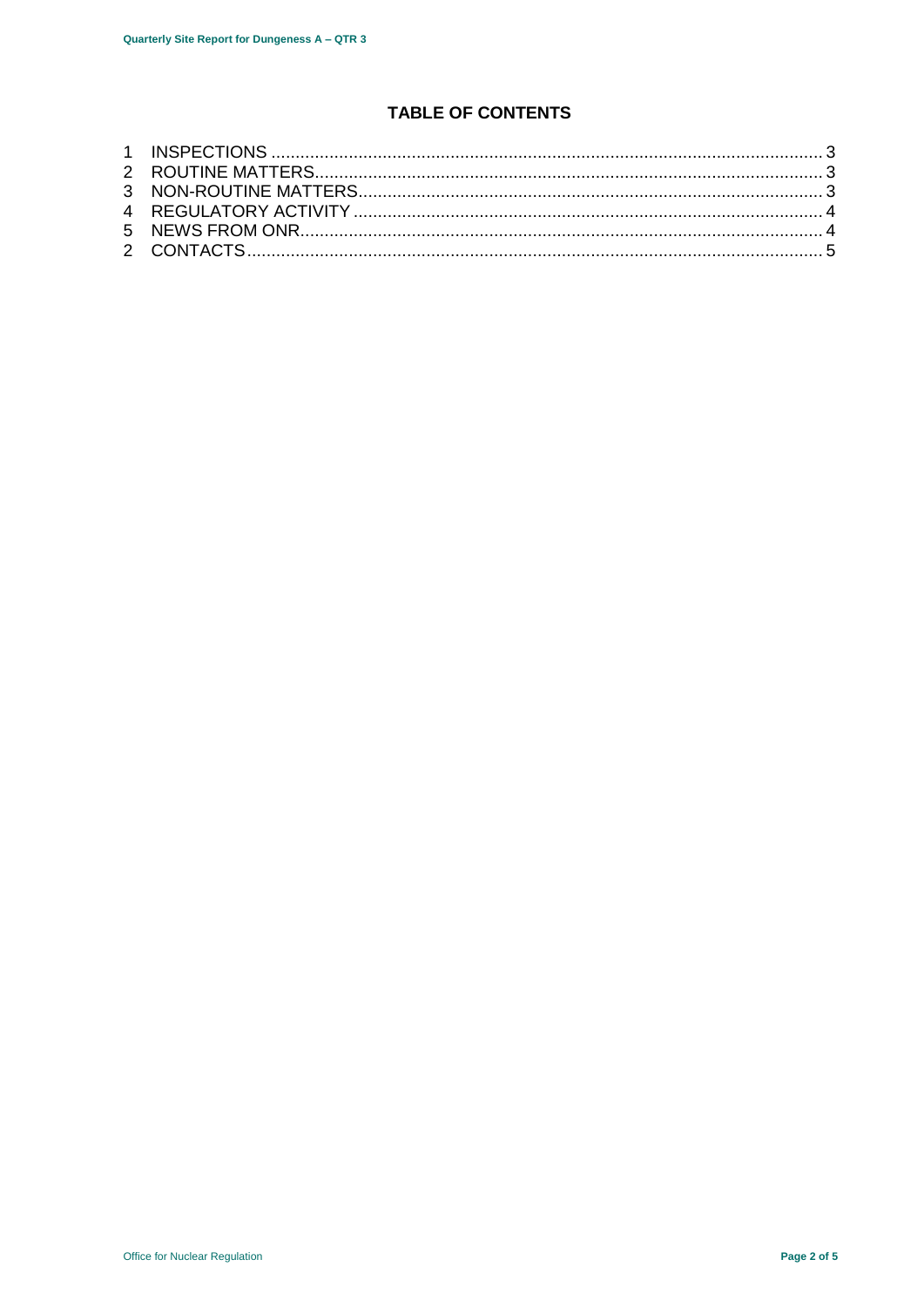#### <span id="page-2-0"></span>**1 INSPECTIONS**

#### **1.1 Dates of inspection**

The ONR site inspector made planned inspections on the following dates during the quarter:

7 to 9 August 2018

#### **1.2 ONR held meetings with Dungeness on the following dates during the quarter:**

None

#### <span id="page-2-1"></span>**2 ROUTINE MATTERS**

#### **2.1 Inspections**

Inspections are undertaken as part of the process for monitoring compliance with:

- **the conditions attached by ONR to the nuclear site licence granted under the** Nuclear Installations Act 1965 (NIA65) (as amended);
- the Energy Act 2013;
- the Health and Safety at Work Act 1974 (HSWA74):
- regulations made under HSWA74, for example the Ionising Radiations Regulations 2017 (IRR17) and the Management of Health and Safety at Work Regulations 1999 (MHSWR99);
- The Nuclear Industry Security Regulations (NISR) 2003.

The inspections entail monitoring licensee's actions on the site in relation to incidents, operations, maintenance, projects, modifications, safety case changes and any other matters that may affect safety. The licensee is required to make and implement adequate arrangements under conditions attached to the licence in order to ensure legal compliance. Inspections seek to judge both the adequacy of these arrangements and their implementation.

The inspection in August was focussed on the Annual Regional Review of Safety, Security and the Environment (ARRoSSE). ONR, EA and Magnox Ltd met to undertake the ARRoSSE for the south east sites and in summary the conclusion was that a great deal of work has been undertaken in the last year. Bradwell continues to prepare for the transition to the Care & Maintenance stage of decommissioning. Sizewell A has been active in demolishing redundant buildings and removing obsolete equipment whilst undertaking decommissioning of the ponds and preparing to access and remediate the Fuel Element Debris in the vaults. Dungeness A has been active in ponds remediation and has been subject to intensive review due to the asset condition issues in the annexes and boiler cells.

Dungeness A is preparing the site for the next phases of decommissioning which will likely see a change in the site decommissioning strategy in light of the asset condition issues.

### <span id="page-2-2"></span>**3 NON-ROUTINE MATTERS**

Licensees are required to have arrangements to respond to non-routine matters and events and report significant events to ONR. ONR inspectors judge the adequacy of the licensee's response, including actions taken to implement any necessary improvements.

There have been a number of minor incidents that have occurred during the commissioning of the resin retrievals plant involving blockages to plant and failures of hoses. It is not unusual to have incidents such as this whilst commissioning such a plant and ONR is satisfied that there is insufficient stored energy and radioactive inventory to create a significant radiological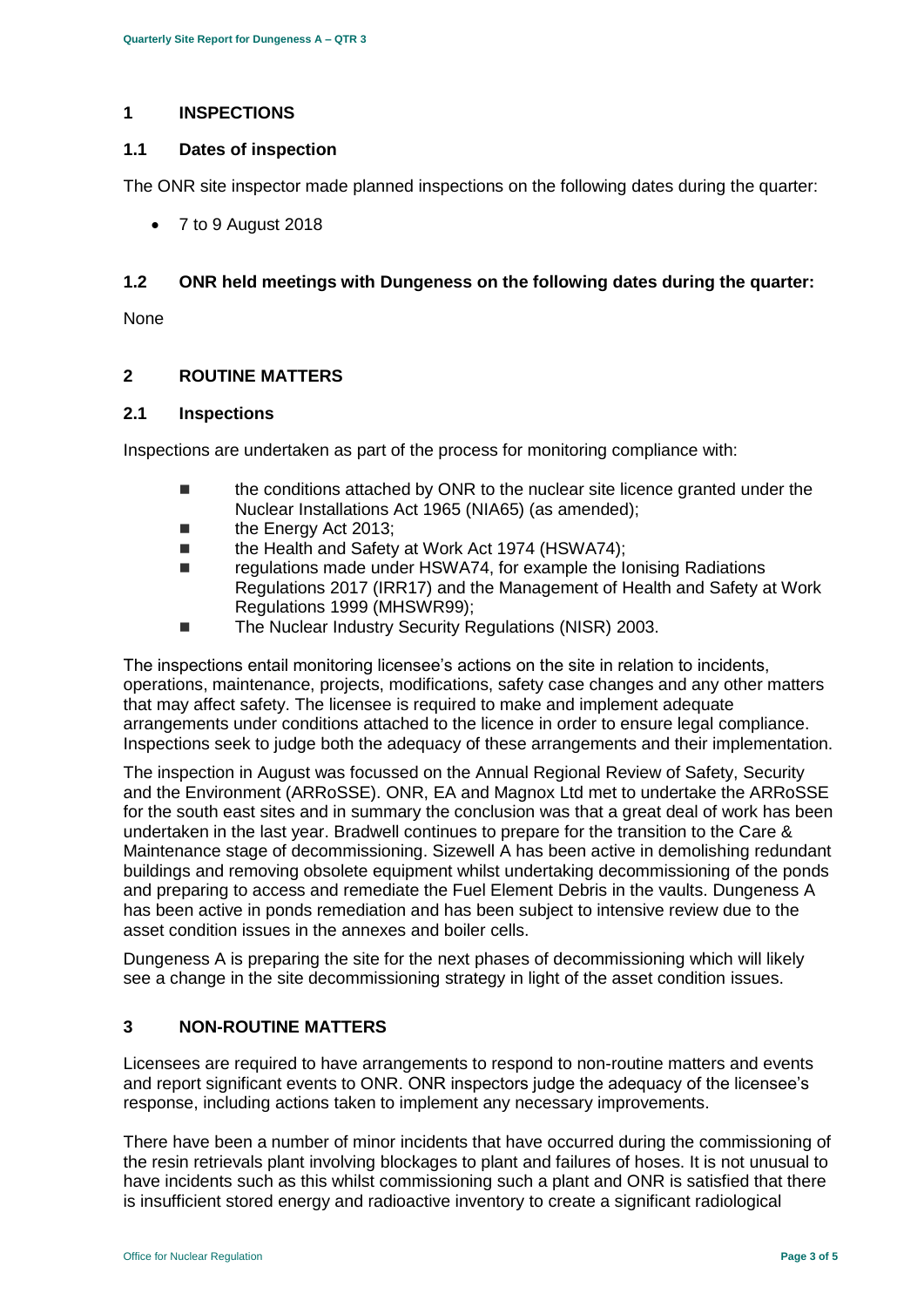incident. However, ONR has advised that persons should not be allowed in the vicinity of the plant whilst it is being tested and is monitoring the progress of the testing and final commissioning to ensure it is completed safely. ONR will continue to monitor the progress of the facility as part of the routine inspection activities on the site.

# <span id="page-3-0"></span>**4 REGULATORY ACTIVITY**

ONR may issue formal documents to ensure compliance with regulatory requirements. Under nuclear site licence conditions, ONR issues regulatory documents, which either permit an activity or require some form of action to be taken; these are usually collectively termed 'Licence Instruments' but can take other forms. In addition, inspectors may issue Enforcement Notices to secure improvements to safety.

There has been no formal regulatory activity during this quarter.

Reports detailing ONR's regulatory decisions can be found on the ONR website at [http://www.onr.org.uk/pars/.](http://www.onr.org.uk/pars/)

# <span id="page-3-1"></span>**5 NEWS FROM ONR**

#### **Stakeholder Engagement**

- As part of our continued stakeholder engagement work, in June we welcomed finance professionals from a number of nuclear site licensees and dutyholders to seminars in London and Birmingham. Led by our Finance Director, Sarah High, we hosted the seminars to provide the industry with a better understanding of our charging methodology, the principles we apply, and how the charging process works. To accompany the seminars we have also published a new booklet – [How we charge for](http://www.onr.org.uk/documents/2018/how-we-charge-for-nuclear-regulation.pdf)  [Nuclear Regulation](http://www.onr.org.uk/documents/2018/how-we-charge-for-nuclear-regulation.pdf) – which is available on our [website.](http://www.onr.org.uk/documents/2018/how-we-charge-for-nuclear-regulation.pdf)
- In August our Chief Nuclear Inspector Mark Foy and Deputy Chief Inspector Mina Golshan, hosted a webinar for stakeholders on the outcomes of the UK report to the Joint Convention. This is a new channel of communication which we have introduced and further webinars are planned for November and February 2019. If you would like to find out more, please contact the ONR Communications team (contact@onr.gov.uk).
- The ONR/NGO engagement forum took place on 11 October in London. This is a forum to discuss strategic, cross-cutting regulatory matters. Site specific matters are normally addressed via Site Stakeholder Groups. We are always keen to engage with a range of stakeholders and groups on nuclear safety and security issues, so if you do represent a nuclear-interest Non-Governmental Organisation, and are not already involved through our forum or via a Site Stakeholder Group, then please get in touch with the ONR Communications team for further details, via [contact@onr.gov.uk](mailto:contact@onr.gov.uk)

#### **Regulatory News**

 On 25 July we announced our decision to prosecute the Atomic Weapons Establishment (AWE) for offences under Section 2 (1) of the Health and Safety at Work etc. Act (1974). This charge related to an electrical incident on 27 June 2017 which resulted in injury to an AWE employee. The incident was a conventional health and safety matter and there was no radiological risk to workers or the public. At a court hearing on 18 September, AWE pleaded guilty to the charge. Sentencing has been adjourned until 9 November 2018.